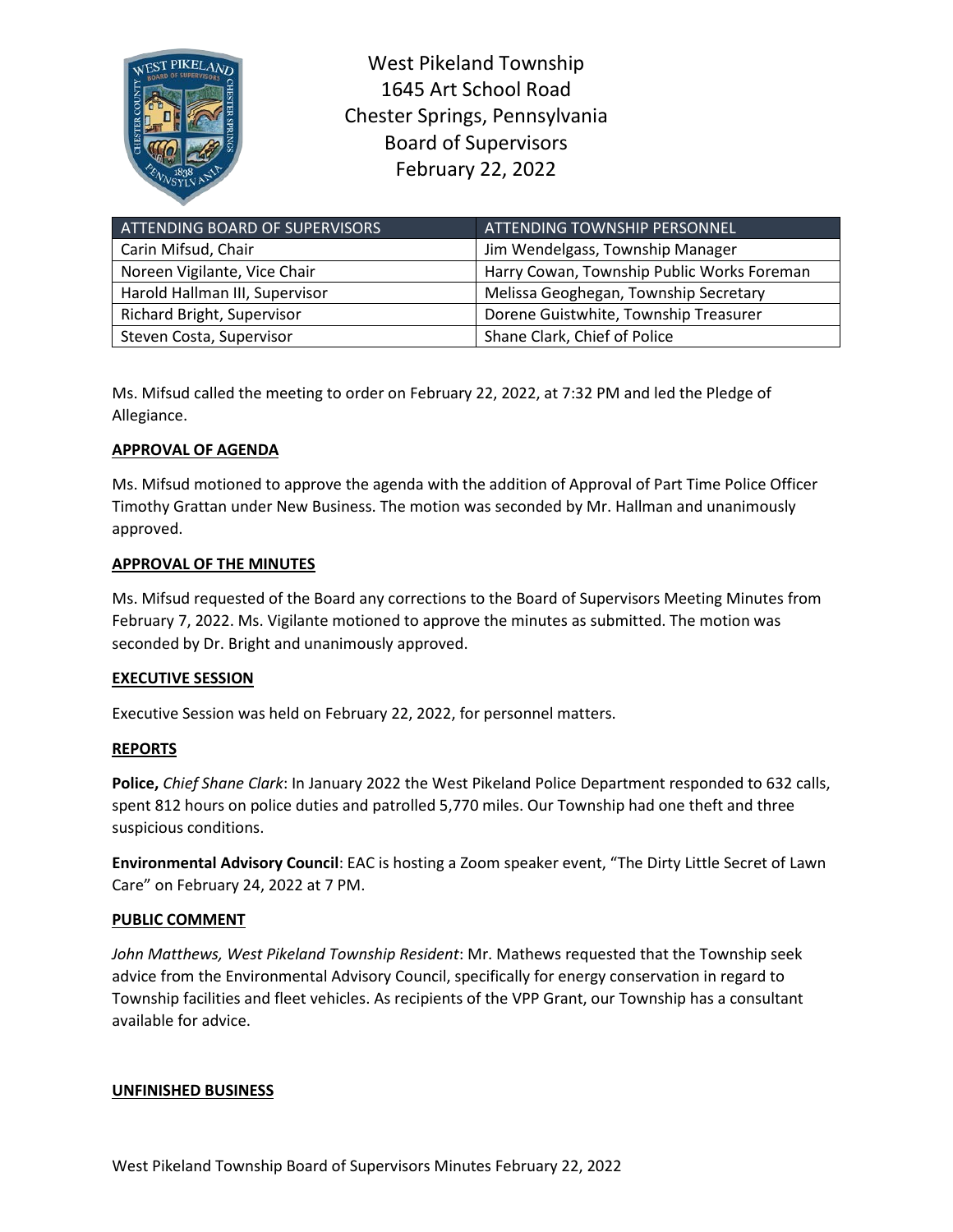**Township Storage Facility**: The Township provided requested documentation to the insurance company and we are awaiting their decision.

**Discuss Township Building Back Wall**: The Board directed Township Manager Jim Wendelgass to: procure architectural designs for two options: wall with no windows but two glass doors and wall with large glass window and two doors; estimates for demolition of the back wall; contact the Pennsylvania Council on the Arts for possible grant funding; seek grant funding for demolition from the Statewide Local Share Assessment Grant; and contact the West Pikeland Township Historical Architectural Review Board.

**Approval of Public Works Gator**: Ms. Vigilante motioned to discuss. The motion was seconded by Dr. Bright.

*Joseph Romano, West Pikeland Township Resident*: Mr. Romano stated that it is easier to get the heated cab when ordering a gator, instead of ordering separately.

Ms. Mifsud motioned to approve the purchase of a Public Works Gator at a cost of \$18,073.50. The motion was seconded by Ms. Vigilante. Dr. Bright and Mr. Costa voted aye. Mr. Hallman voted nay. The motion was approved. Purchase of the gator plow and salt spreader was tabled.

**Approval of Trailer for Gator**: Ms. Vigilante motioned to approve the purchase of a 14 ft trailer for the gator. The motion was seconded by Dr. Bright. Ms. Mifsud and Mr. Costa voted aye. Mr. Hallman voted nay. The motion was approved.

**Discuss Public Works Fleet:** Pricing for replacement vehicle are as follows: Ford 550 - \$109,450, Ford 600 - \$117,975. The Ford 600 has a heavier suspension and wider tire width; however, delivery will not be until spring of 2023. There are no options for leasing or renting a replacement vehicle.

**Approval of Vehicle for Chief of Police**: Dr. Bright motioned to discuss. The motion was seconded by Mr. Costa. Pricing for a Ford Expedition is \$54,005.00, with the additional cost of \$7,000 to \$8,000 for the vehicle to be outfitted with police equipment. The budget for a replacement vehicle is \$50,000. The budget for vehicle outfitting is \$4,000. The sale of the old vehicle is budgeted for \$6,000.

*John Matthews, West Pikeland Township Resident*: Mr. Matthews requested that Mr. Hallman recuse himself from the discussion due to a conflict of interest.

*Nancy Bartley, West Pikeland Township Resident*: Ms. Bartley requested that the Township consider hybrid or electric vehicles for replacement of police fleet vehicles.

Ms. Vigilante motioned to table approval of vehicle for Chief of Police. The motion was seconded by Dr. Bright and approved.

### **NEW BUSINESS**

**Approval of Bills and Treasurer's Report:** Mr. Hallman III abstained from voting on the motion to pay Hallman's General Store Wex Bank EFT 77325958 1/25/2022 because of a conflict as the motion provides for a payment from West Pikeland Township to Hallman's General Store.

Dr. Bright motioned to approve the Treasurer's Report and the Bills. The motion was seconded by Mr. Costa and unanimously approved.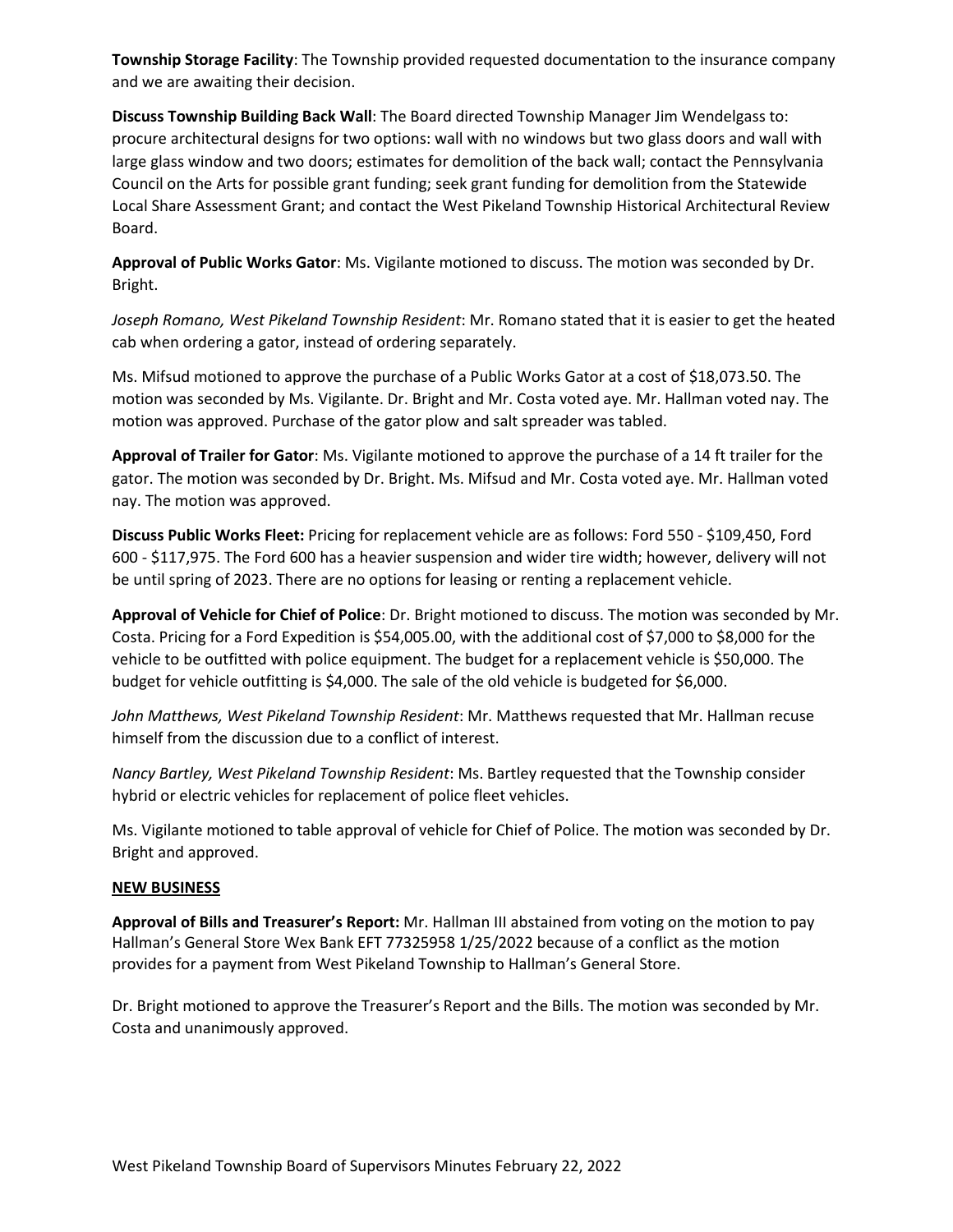**Appointment of Joseph Romano to Open Space Committee:** Mr. Hallman motioned to approve the appointment of Mr. Romano to the Open Space Committee. The motion was seconded by Dr. Bright and unanimously approved.

**Approval of LED Bulbs for Township Parking Lot Fixtures**: Mr. Hallman motioned to discuss. The motion was seconded by Ms. Vigilante. Mr. Hallman requested an answer concerning the warranty on the bulbs. The Township will work with EAC and the energy consultants to select an acceptable LED bulb. Tabled.

*Nancy Bartley, West Pikeland Township Resident*: Ms. Bartley requested that the Board consider lights that have a warm white glow instead of a blue tinted glow.

**Approval of AED Defibrillator and Box for Pine Creek Park**: Mr. Hallman motioned to approve the AED Agreement for \$109.00 per month and the purchase of a cabinet to be placed at Pine Creek Park. The motion was seconded by Dr. Bright an unanimously approved.

**Discuss ADA Compliant Sidewalk**: The Board directed Mr. Wendelgass to research grants for this project.

**Discuss Egg Hunt and Holiday Stroll Covid Protocols**: The Board requested that Parks and Recreation hold the Egg Hunt outdoors only and to consider not recycling the eggs this year. The Board expressed an interest in holding a small holiday event in the township if Historic Yellow Springs does not hold the Holiday Stroll this year.

**Discuss Meeting Room Use Process**: The Board directed staff to create a policy and fee schedule for meeting room rentals.

**Approval of Resolution 2022-08 Application for Statewide Local Share Assessment Grant**: Dr. Bright motioned to approve Resolution 2022-08 Application for Statewide Local Share Assessment Grant to apply for Palmer House Demolition, and/or Cultural Center Back Wall Demolition, and/or Sidewalk Construction, and/or Public Works Vehicle, and/or Chief of Police Vehicle. The motion was seconded by Ms. Vigilante and unanimously approved.

**Approval of Additional Mowed Trails in Walnut Lane Park**: Dr. Bright motioned to approve a mowed trail in Walnut Lane Park for a total of 1.2 acres and an addendum to the Lawn Maintenance Bid for said cutting to be placed on the website. The motion was seconded by Ms. Vigilante and unanimously approved.

**Approval of Part Time Police Officer Timothy Grattan**: Mr. Hallman motioned to approve the hiring of Timothy Grattan as a Part Time Police Officer. The motion was seconded by Ms. Vigilante and unanimously approved.

### **ANNOUNCEMENTS**

The next Board of Supervisors meetings are scheduled for Monday, March 7, 2022, at 7:30 PM and Monday, March 21, 2022, at 7:30 PM.

### **ADJOURNMENT**

Ms. Vigilante moved to adjourn the meeting at 9:02 PM. The motion was seconded by Mr. Hallman and unanimously approved.

Meeting was adjourned at 9:02 PM.